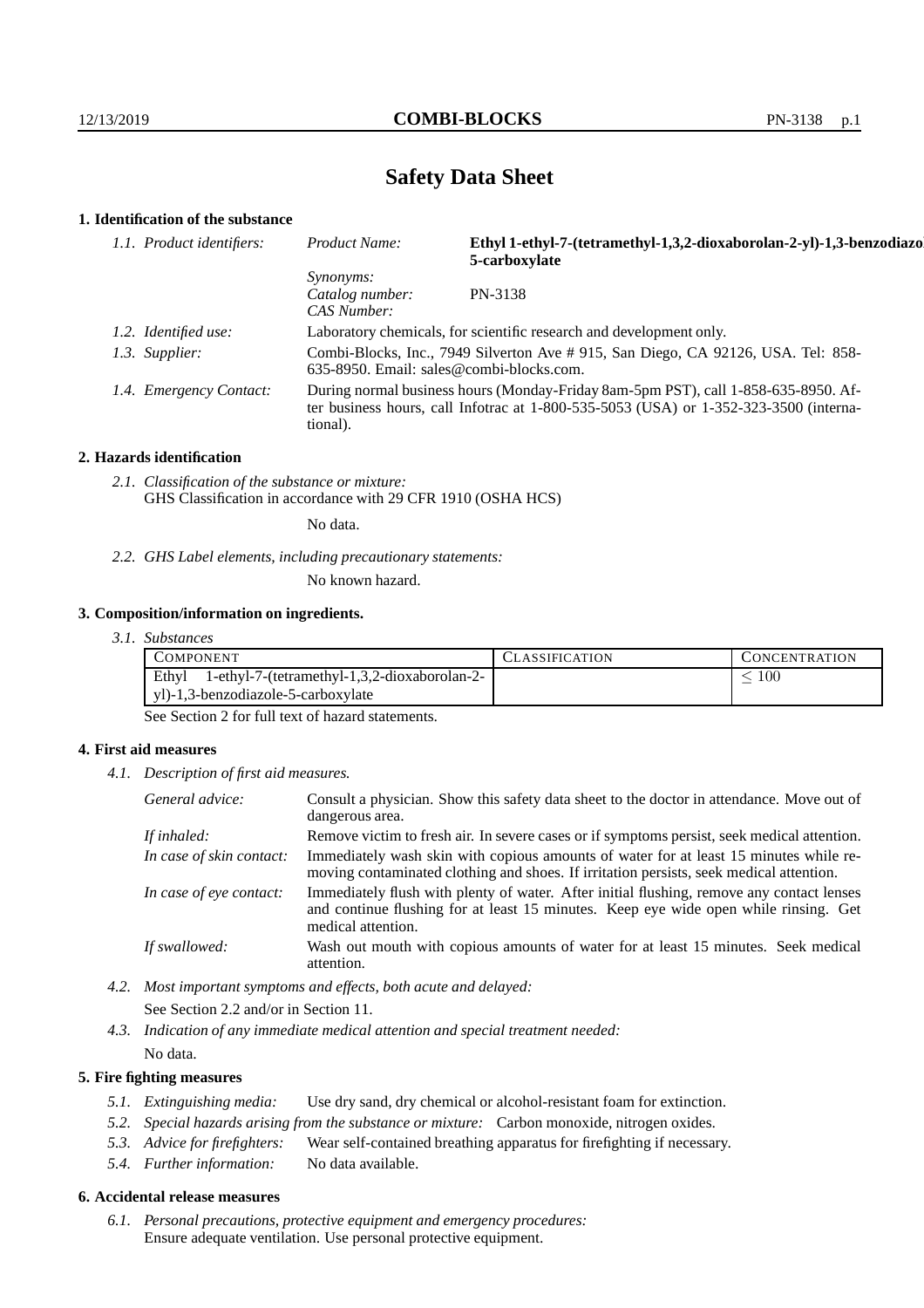|                           | 6.2. Environmental precautions:                                                                                                                                                                                                                                    |                                                                                                                                                                                                                                                                            |  |
|---------------------------|--------------------------------------------------------------------------------------------------------------------------------------------------------------------------------------------------------------------------------------------------------------------|----------------------------------------------------------------------------------------------------------------------------------------------------------------------------------------------------------------------------------------------------------------------------|--|
|                           |                                                                                                                                                                                                                                                                    | Should not be released into the environment. See Section 12 for additional ecological information.                                                                                                                                                                         |  |
|                           | 6.3. Methods and materials for containment and cleaning up:                                                                                                                                                                                                        |                                                                                                                                                                                                                                                                            |  |
|                           | Sweep up or vacuum up spillage and collect in suitable container for disposal.                                                                                                                                                                                     |                                                                                                                                                                                                                                                                            |  |
|                           | 6.4. Reference to other sections:                                                                                                                                                                                                                                  |                                                                                                                                                                                                                                                                            |  |
|                           |                                                                                                                                                                                                                                                                    | Refer to protective measures listed in Sections 8 and 13.                                                                                                                                                                                                                  |  |
|                           | 7. Handling and storage                                                                                                                                                                                                                                            |                                                                                                                                                                                                                                                                            |  |
|                           | 7.1. Precautions for safe handling: Avoid contact with skin and eyes. Avoid inhalation of vapour or mist. Keep away<br>from sources of ignition - No smoking. Take measures to prevent the build up of electro-<br>static charge. For precautions see section 2.2. |                                                                                                                                                                                                                                                                            |  |
|                           |                                                                                                                                                                                                                                                                    | 7.2. Conditions for safe storage, including any incompatibilities: Store under $-20^{\circ}$ C. Keep container tightly closed in<br>a dry and well-ventilated place. Containers which are opened must be carefully resealed<br>and kept upright to prevent leakage.        |  |
| 7.3. Specific end use(s): |                                                                                                                                                                                                                                                                    | Laboratory chemicals, for scientific research and development only.                                                                                                                                                                                                        |  |
|                           | 8. Exposure Controls / Personal protection                                                                                                                                                                                                                         |                                                                                                                                                                                                                                                                            |  |
|                           | 8.1. Control parameters:                                                                                                                                                                                                                                           |                                                                                                                                                                                                                                                                            |  |
|                           |                                                                                                                                                                                                                                                                    | Components with workplace control parameters: Contains no substances with occupational exposure limit values.                                                                                                                                                              |  |
|                           | 8.2. Exposure controls:                                                                                                                                                                                                                                            |                                                                                                                                                                                                                                                                            |  |
|                           | Appropriate engineering controls: Ensure that eyewash stations and safety showers are close to the workstation<br>location. Ensure adequate ventilation, especially in confined areas.                                                                             |                                                                                                                                                                                                                                                                            |  |
|                           | Personal protective equipment:                                                                                                                                                                                                                                     |                                                                                                                                                                                                                                                                            |  |
|                           | Eye/face protection:                                                                                                                                                                                                                                               | Wear appropriate protective eyeglasses or chemical safety goggles as described by OSHA's<br>eye and face protection regulations in 29 CFR 1910.133 or European Standard EN166.                                                                                             |  |
|                           | Skin protection:                                                                                                                                                                                                                                                   | Handle with gloves. Gloves must be inspected prior to use. Use proper glove removal<br>technique (without touching glove's outer surface) to avoid skin contact with this product.<br>Dispose of contaminated gloves after use in accordance with applicable laws and good |  |

laboratory practices. Wash and dry hands Body Protection: Complete suit protecting against chemicals, Flame retardant antistatic protective clothing., The type of protective equipment must be selected according to the concentration and amount of the dangerous substance at the specific workplace.

Respiratory protection:

Control of environmental exposure: Prevent further leakage or spillage if safe to do so. Do not let product enter drains.

# **9. Physical and chemical properties**

*9.1. Information on basic physical and chemical properties*

| (a)                        | Appearance:                                   | No data  |
|----------------------------|-----------------------------------------------|----------|
| (b)                        | Odour:                                        | No data  |
| (c)                        | Odour Threshold:                              | No data  |
| (d)                        | pH:                                           | No data  |
| (e)                        | Melting point/freezing point:                 | No date. |
| (f)                        | Initial boiling point and boiling range:      | No data  |
| (g)                        | Flash point:                                  | No data  |
| (h)                        | Evaporatoin rate:                             | No data  |
| (i)                        | Flammability (solid, gas):                    | No data  |
| (j)                        | Upper/lower flammability or explosive limits: | No data  |
| $\left( k\right)$          | Vapour pressure:                              | No data  |
| $\left( \mathrm{l}\right)$ | Vapour density:                               | No data  |
| (m)                        | Relative density:                             | No data  |
| (n)                        | Water solubility:                             | No data  |
| $\circ$                    | Partition coefficient: n-octanol/water:       | No data  |
| (p)                        | Auto-ignition:                                | No data  |
| (q)                        | Decomposition temperature:                    | No data  |
| (r)                        | Viscosity:                                    | No data  |
| (s)                        | Explosive properties:                         | No data  |
| (t)                        | Oxidizing properties:                         | No data  |